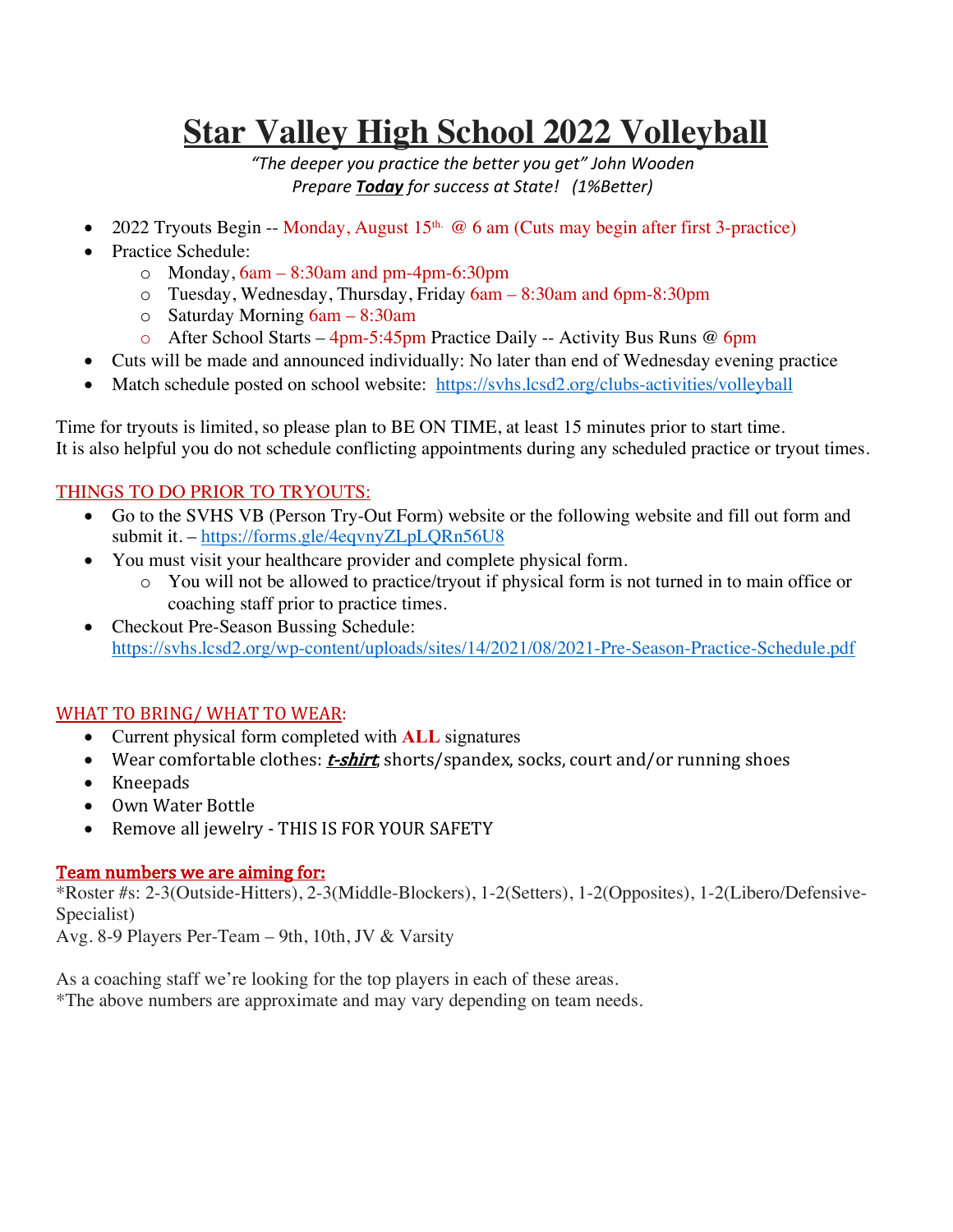#### TRYOUT CRITERIA:

The coaching staff will be looking for coachable athletes who have a solid base of volleyball skills, athletic ability, leadership/positive attitude, and work ethic. We need athletes who are competitive and demonstrate coachability in becoming better volleyball players and teammates. We are looking for those who desire to play and compete at the competitive 4A level.

**Evaluation Criteria** Fundamental Skills: serving, passing, hitting, defense-b,s,b,h/blocking & digging, setting **Other Evaluation Criteria** Non-Skills: Leadership/Attitude/Coachability. Athletic Ability: Vertical Jump, Burpees, Prone Shuttle Run

#### WHAT TO EXPECT AT TRYOUTS:

Each athlete will be evaluated (with stats) on the above listed categories through organized drills and games. Coaches' stats, individual ladders and practice scoring, and coaches' observations throughout the drills and games will provide measurable data on each athlete.

#### **S/R Ladder-Stating Passers/Servers-Hitting Challenges-Doubles Tourn-3's/6's-Position Breakouts**

Above are a few activities that maybe used to help measure athletes' skills. Stating/Scoring will be used to measure and track athlete's performance. These games allow us to see which players have the best all-around skills. The nature of these drills requires players to execute multiple skills from a very basic format to a gamelike drill. These games also help us see who are *Team-Players/Leaders/Positive/Competitive/Coachable*. Targeted skills will also be recorded by coaches throughout many of these activities.

Laddered scoring system provides a natural sorting mechanism that sparks competitiveness in players while allowing them to get more reps against other players. This sorting helps identify the more consistent and skilled players. The basic concept of a ladder is any drill or game that involves the winning team(individual) moving up and the losing team(individual) moving down the ladder.

This combination of small-group games and laddered system means players have to display an all-around skillset, win with lots of different teammates (make your teammates better), and get a ton of touches in a competitive setting in a short period of time.

#### **The "Intangibles"**

Hustle matters. So does a positive attitude. One of the reasons we use laddered games and other similar structures is that individuals are evaluated by how well her team does. If her hustle and attitude are leading to team wins, then we see that individual getting sifted to the top of the ladder.

#### **"Coachability"**

We're not looking for instant success, but for players willing to be uncomfortable, if they listen and process coaching, and if they are willing to try and make changes.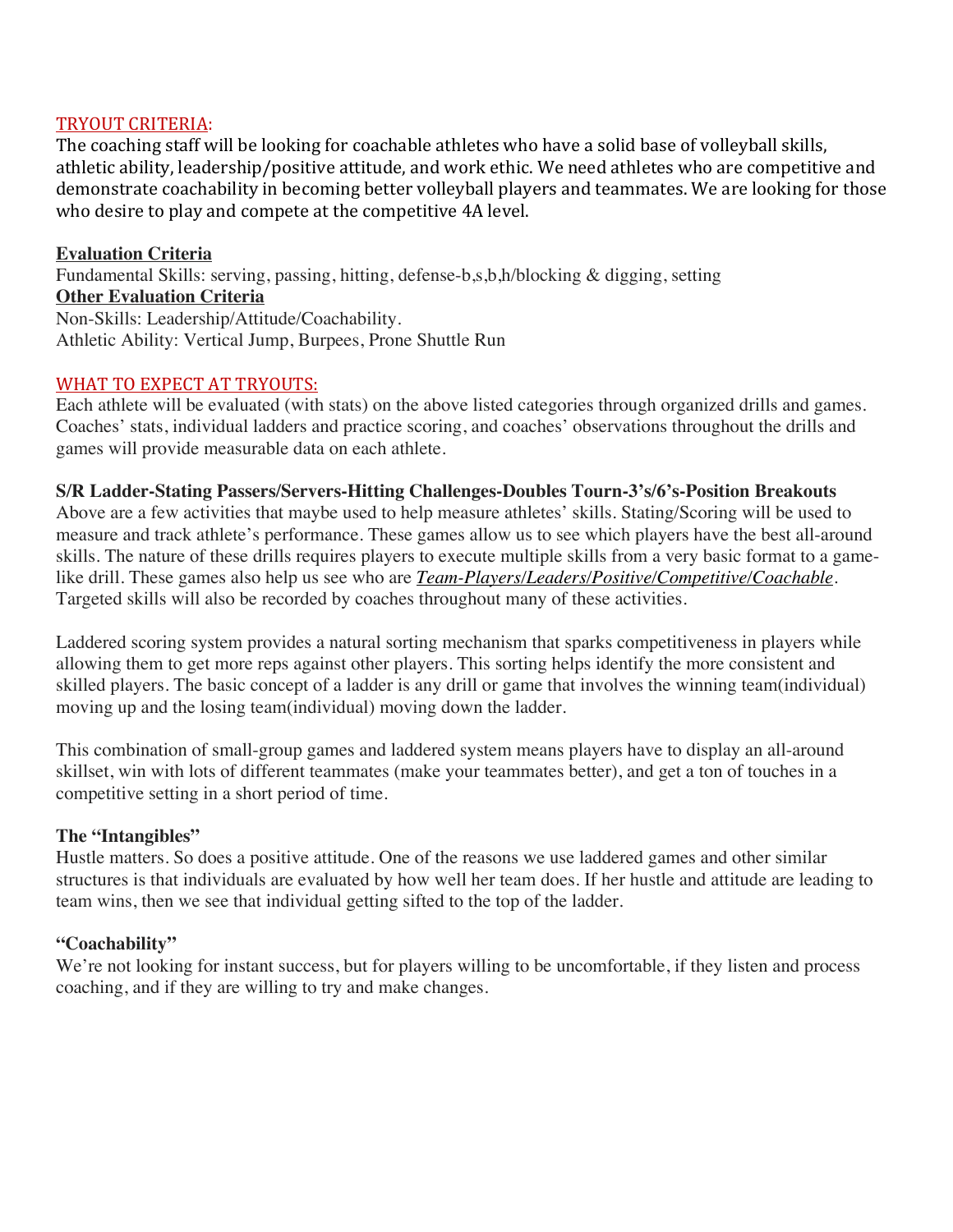| <b>Drill</b>                                  | <b>Measuring/Stating</b>                                                                                     |                             |
|-----------------------------------------------|--------------------------------------------------------------------------------------------------------------|-----------------------------|
| Vertical Jump                                 | *How high 2 ft standing jump                                                                                 | Vertical Jump<br>Challenger |
| $B$ urpees $-20$ seconds                      | *How many Burpees one can do in 20 secondsspeed,<br>strength and coordination                                | Vertical Jump<br>Challenger |
| <b>Prone Shuttle Run</b>                      | *Speed                                                                                                       | Timer                       |
| Serve to Spots<br>3 @ each spot               | *Serving                                                                                                     | Stating                     |
| Position Breakouts -<br>Progression           | *Passing $&$ *Hitting (Transition)                                                                           | Ladder/PP                   |
| 3-Passers vs servers                          | *Passing & *Serving                                                                                          | Ladder                      |
| Serve Receive Ladder                          | *Passing & *Serving                                                                                          | Ladder                      |
| Queens $-3$ 's or<br>Then 4's                 | *Passing, Serving & Hitting---Setter Challenges                                                              | Ladder/PP                   |
| Hitters Challenge 3vs6 or<br>6v <sub>56</sub> | *Hitting, Blocking, Digging -- Setters                                                                       | Ladder/PP                   |
| Doubles Ladder                                | Serving, Hitting, Blocking, Digging – Setters<br>Team<br>Player/Leadership/Positive/Competitive/Coachability | Ladder/PP                   |
| <b>Individual Defense</b>                     | Read-reacting, Blocking, Digging                                                                             | Scoring/PP                  |
| <b>Team Defense</b>                           | Team<br>Player/Leadership/Positive/Competitive/Coachability                                                  |                             |
| <b>Setters Challenge</b>                      | *Setting-choices and ball placement                                                                          | Scoring/PP                  |
|                                               |                                                                                                              |                             |

#### **Measuring/Stating**

The **\*** used to identify the skill being emphasized and stated by a coach. Items not \*, may also stat or document to help identify individual's strengths or areas to improve.

#### **Example of Groupings:**

- 8-10 or more depending on  $\#$ 's
- Positional: OH, MB, OPP/S, LIB/DS
- Oldest to Youngest Ladder Results

#### **Example of Drills: Position Breakouts – Progression – Athletic Abilities**

OH/MB/OPP Hitting:

- Start with-5-10 tosses (I throw, u go)
- 5-10 balls Progress to toss to passer, set, hit (hitter passes-transitions to hit; hitter transition from blocking positions or free balls; -- against no block, then against blocker)

#### **PP=Practice Points**

Individuals receive practice points when individually, or their team, wins a drill. Practice points may also be awarded to team or individual when:

- Team Work-Player/Leadership/Positive/Competitive/Coachable
- Top 6 in grade level Stats (Example... in the top 6 statistically, in grade 9, during a stated drill)
- Coaches will tell players when a practice point is awarded